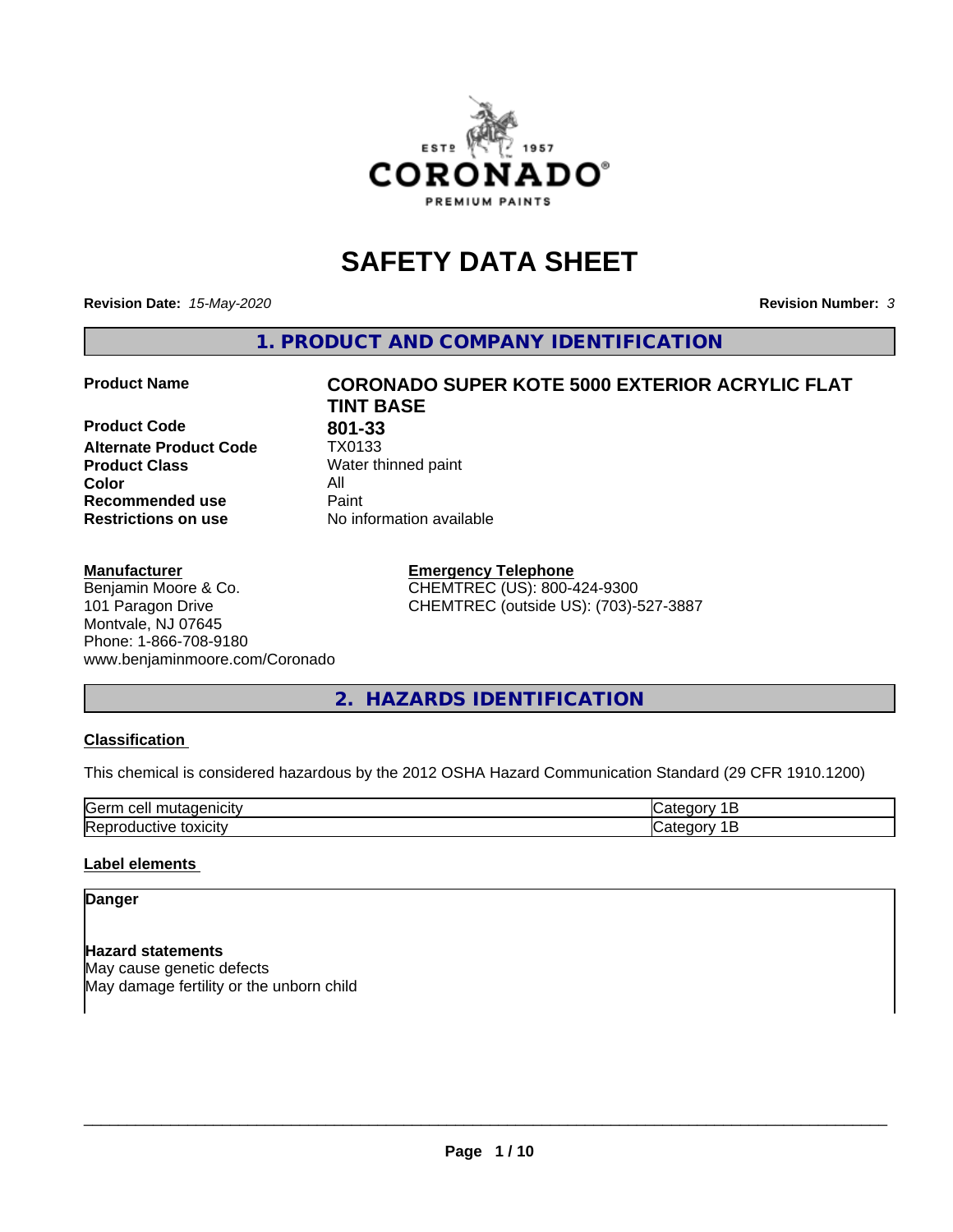

**Appearance** liquid **Odor in the original of the original of the original of the original of the original of the original of the original of the original of the original of the original of the original of the original of t** 

#### **Precautionary Statements - Prevention**

Obtain special instructions before use Do not handle until all safety precautions have been read and understood Use personal protective equipment as required

#### **Precautionary Statements - Response**

IF exposed or concerned: Get medical advice/attention

#### **Precautionary Statements - Storage**

Store locked up

#### **Precautionary Statements - Disposal**

Dispose of contents/container to an approved waste disposal plant

#### **Hazards not otherwise classified (HNOC)**

Not applicable

#### **Other information**

No information available

# **3. COMPOSITION INFORMATION ON COMPONENTS**

\_\_\_\_\_\_\_\_\_\_\_\_\_\_\_\_\_\_\_\_\_\_\_\_\_\_\_\_\_\_\_\_\_\_\_\_\_\_\_\_\_\_\_\_\_\_\_\_\_\_\_\_\_\_\_\_\_\_\_\_\_\_\_\_\_\_\_\_\_\_\_\_\_\_\_\_\_\_\_\_\_\_\_\_\_\_\_\_\_\_\_\_\_

| <b>Chemical name</b>                         | CAS No.    | Weight-%    |
|----------------------------------------------|------------|-------------|
| Nepheline syenite                            | 37244-96-5 | $15 - 20$   |
| Titanium dioxide                             | 13463-67-7 | $10 - 15$   |
| Zinc oxide                                   | 1314-13-2  | - 5         |
| Propylene glycol                             | 57-55-6    | - 5         |
| Carbamic acid, 1H-benzimidazol-2-yl-, methyl | 10605-21-7 | $0.1 - 0.5$ |
| ester                                        |            |             |
| Sodium C14-C16 olefin sulfonate              | 68439-57-6 | $0.1 - 0.5$ |

# **4. FIRST AID MEASURES**

| <b>General Advice</b> | If symptoms persist, call a physician. Show this safety data sheet to the doctor in<br>attendance.       |
|-----------------------|----------------------------------------------------------------------------------------------------------|
| <b>Eye Contact</b>    | Rinse thoroughly with plenty of water for at least 15 minutes and consult a<br>physician.                |
| <b>Skin Contact</b>   | Wash off immediately with soap and plenty of water while removing all<br>contaminated clothes and shoes. |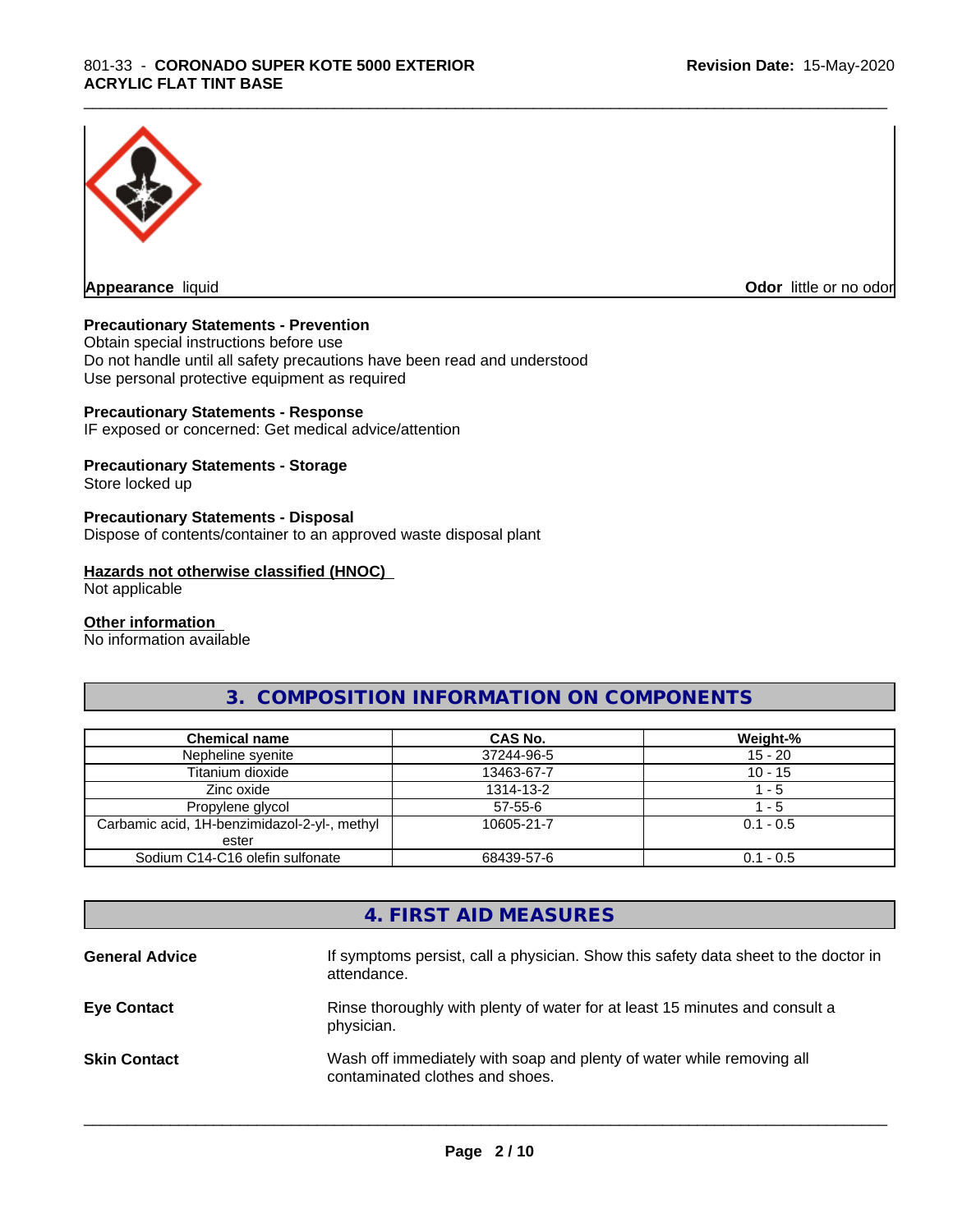| <b>Inhalation</b>                                          |                                                               | Move to fresh air. If symptoms persist, call a physician.            |                                                                                                                                              |                                                                                                            |  |
|------------------------------------------------------------|---------------------------------------------------------------|----------------------------------------------------------------------|----------------------------------------------------------------------------------------------------------------------------------------------|------------------------------------------------------------------------------------------------------------|--|
| Ingestion                                                  |                                                               | if necessary.                                                        | Clean mouth with water and afterwards drink plenty of water. Consult a physician                                                             |                                                                                                            |  |
| <b>Most Important</b>                                      | <b>Symptoms/Effects</b>                                       | None known.                                                          |                                                                                                                                              |                                                                                                            |  |
|                                                            | <b>Notes To Physician</b>                                     | Treat symptomatically.                                               |                                                                                                                                              |                                                                                                            |  |
|                                                            |                                                               |                                                                      | 5. FIRE-FIGHTING MEASURES                                                                                                                    |                                                                                                            |  |
|                                                            | <b>Suitable Extinguishing Media</b>                           |                                                                      |                                                                                                                                              | Use extinguishing measures that are appropriate to local<br>circumstances and the surrounding environment. |  |
| Protective equipment and precautions for firefighters      |                                                               |                                                                      | As in any fire, wear self-contained breathing apparatus<br>pressure-demand, MSHA/NIOSH (approved or equivalent)<br>and full protective gear. |                                                                                                            |  |
| <b>Specific Hazards Arising From The Chemical</b>          |                                                               | Closed containers may rupture if exposed to fire or<br>extreme heat. |                                                                                                                                              |                                                                                                            |  |
| <b>Sensitivity to mechanical impact</b>                    |                                                               | No                                                                   |                                                                                                                                              |                                                                                                            |  |
| Sensitivity to static discharge                            |                                                               | No.                                                                  |                                                                                                                                              |                                                                                                            |  |
| <b>Flash Point Data</b><br><b>Method</b>                   | Flash point (°F)<br>Flash Point (°C)                          |                                                                      | Not applicable<br>Not applicable<br>Not applicable                                                                                           |                                                                                                            |  |
|                                                            | <b>Flammability Limits In Air</b>                             |                                                                      |                                                                                                                                              |                                                                                                            |  |
|                                                            | Lower flammability limit:<br><b>Upper flammability limit:</b> |                                                                      | Not applicable<br>Not applicable                                                                                                             |                                                                                                            |  |
| <b>NFPA</b>                                                | Health: 2                                                     | Flammability: 0                                                      | Instability: 0                                                                                                                               | <b>Special: Not Applicable</b>                                                                             |  |
| <b>NFPA Legend</b><br>0 - Not Hazardous<br>Cliente de la C |                                                               |                                                                      |                                                                                                                                              |                                                                                                            |  |

- 1 Slightly
- 2 Moderate
- 3 High
- 4 Severe

*The ratings assigned are only suggested ratings, the contractor/employer has ultimate responsibilities for NFPA ratings where this system is used.*

*Additional information regarding the NFPA rating system is available from the National Fire Protection Agency (NFPA) at www.nfpa.org.*

# **6. ACCIDENTAL RELEASE MEASURES**

**Personal Precautions** Avoid contact with skin, eyes and clothing. Ensure adequate ventilation.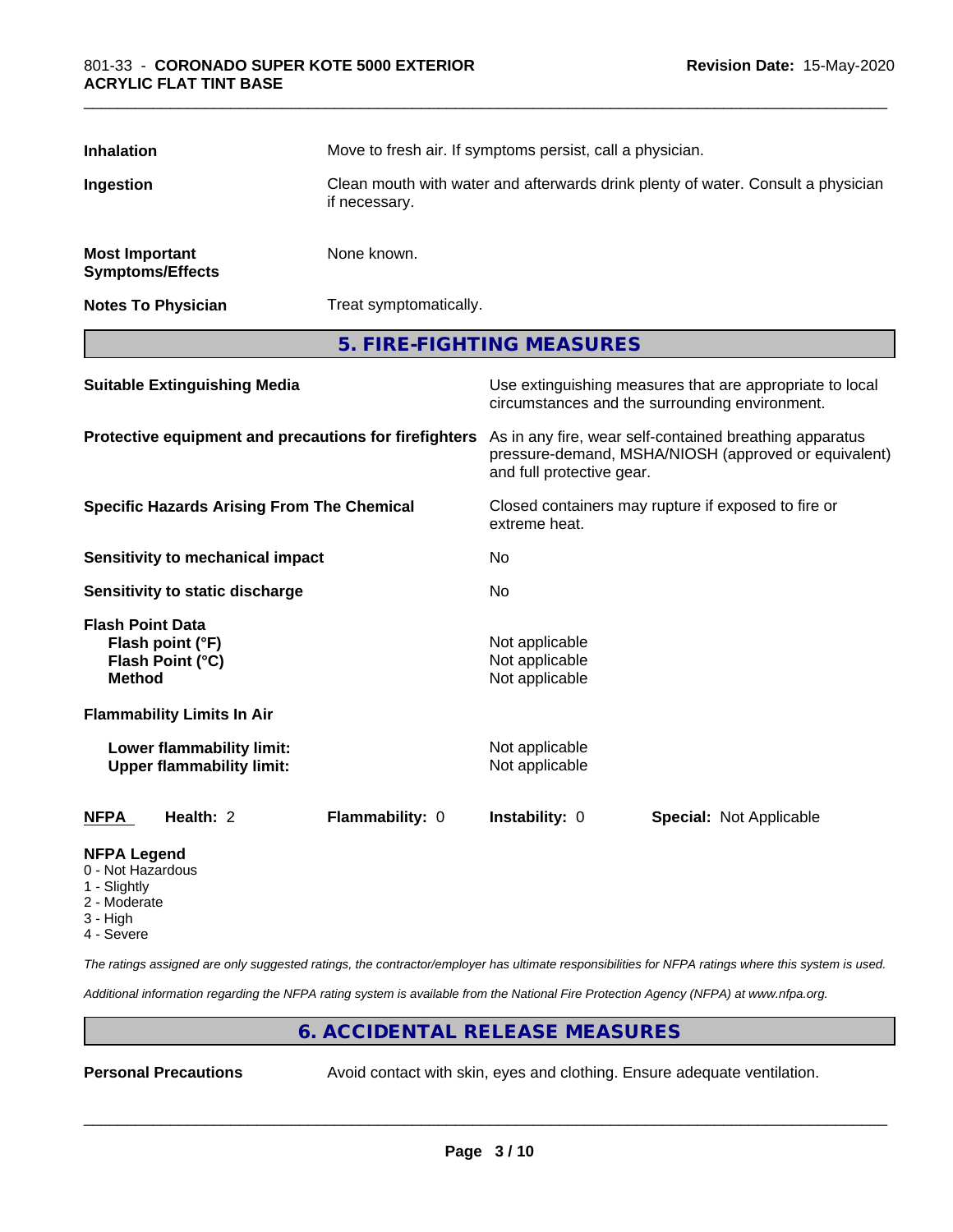| Prevent further leakage or spillage if safe to do so.                                                                                                                            |  |  |
|----------------------------------------------------------------------------------------------------------------------------------------------------------------------------------|--|--|
| See Section 12 for additional Ecological Information.                                                                                                                            |  |  |
| Soak up with inert absorbent material. Sweep up and shovel into suitable<br>containers for disposal.                                                                             |  |  |
| 7. HANDLING AND STORAGE                                                                                                                                                          |  |  |
| Avoid contact with skin, eyes and clothing. Avoid breathing vapors, spray mists or<br>sanding dust. In case of insufficient ventilation, wear suitable respiratory<br>equipment. |  |  |
| Keep container tightly closed. Keep out of the reach of children.                                                                                                                |  |  |
| No information available                                                                                                                                                         |  |  |
|                                                                                                                                                                                  |  |  |

# **8. EXPOSURE CONTROLS/PERSONAL PROTECTION**

#### **Exposure Limits**

| <b>Chemical name</b> | <b>ACGIH TLV</b>                                                                                              | <b>OSHA PEL</b>                                         |
|----------------------|---------------------------------------------------------------------------------------------------------------|---------------------------------------------------------|
| Titanium dioxide     | TWA: $10 \text{ mg/m}^3$                                                                                      | $15 \text{ mg/m}^3$ - TWA                               |
| Zinc oxide           | STEL: 10 mg/m <sup>3</sup> respirable particulate<br>matter<br>TWA: $2 \text{ mg/m}^3$ respirable particulate | 5 mg/m <sup>3</sup> - TWA<br>15 mg/m <sup>3</sup> - TWA |
|                      | matter                                                                                                        |                                                         |

# **Legend**

ACGIH - American Conference of Governmental Industrial Hygienists Exposure Limits OSHA - Occupational Safety & Health Administration Exposure Limits N/E - Not Established

| <b>Engineering Measures</b> | Ensure adequate ventilation, especially in confined areas. |
|-----------------------------|------------------------------------------------------------|
|                             |                                                            |

# **Personal Protective Equipment**

| <b>Eye/Face Protection</b>    | Safety glasses with side-shields.                                                                                                                                                                                                                                                                                                                                   |
|-------------------------------|---------------------------------------------------------------------------------------------------------------------------------------------------------------------------------------------------------------------------------------------------------------------------------------------------------------------------------------------------------------------|
| <b>Skin Protection</b>        | Protective gloves and impervious clothing.                                                                                                                                                                                                                                                                                                                          |
| <b>Respiratory Protection</b> | Use only with adequate ventilation. In operations where exposure limits are<br>exceeded, use a NIOSH approved respirator that has been selected by a<br>technically qualified person for the specific work conditions. When spraying the<br>product or applying in confined areas, wear a NIOSH approved respirator<br>specified for paint spray or organic vapors. |
| Hypiana Magaurac              | Avoid contact with skip, avec and elething. Bemove and wash contaminated                                                                                                                                                                                                                                                                                            |

- **Hygiene Measures** Avoid contact with skin, eyes and clothing. Remove and wash contaminated clothing before re-use. Wash thoroughly after handling.
	- **9. PHYSICAL AND CHEMICAL PROPERTIES**

**Appearance** liquid **and a limitation of the contract of the contract of the contract of the contract of the contract of the contract of the contract of the contract of the contract of the contract of the contract of the c Odor**<br> **Odor Threshold**<br> **Odor Threshold CODOR CODOR CODOR CODOR CODOR CODOR CODOR CODOR CODOR CODOR CODOR** 

**No information available**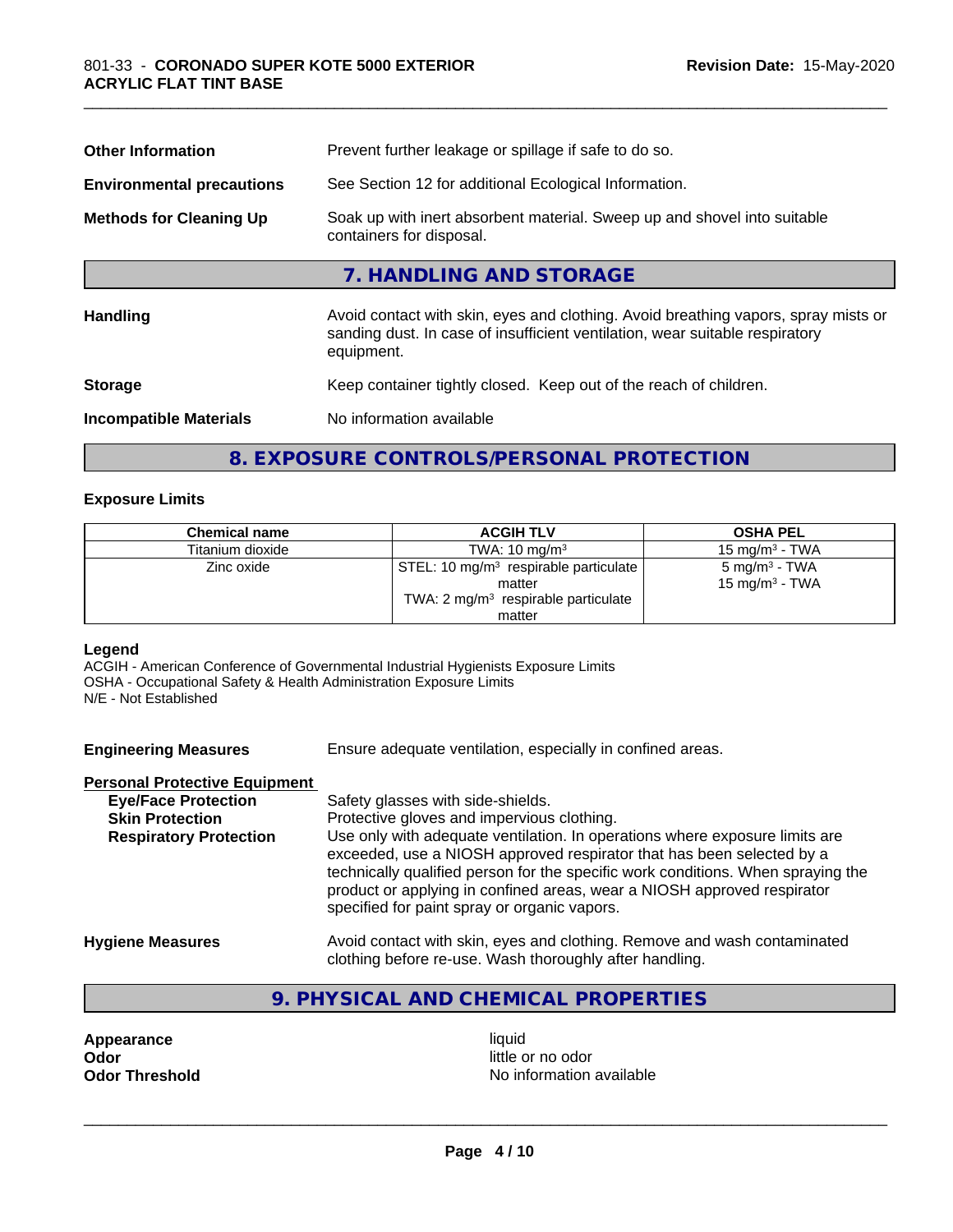**Density (lbs/gal)** 10.95 - 11.05<br> **Specific Gravity** 1.31 - 1.33 **Specific Gravity pH** No information available **Viscosity (cps)** No information available **Solubility(ies)** No information available **Water solubility** No information available **Evaporation Rate** Note 2008 and 2009 No information available **Vapor pressure** No information available in the North American Monte available in the North American available **Vapor density** No information available **Wt. % Solids** 45 - 55 **Vol. % Solids** 30 - 40 **Wt. % Volatiles** 45 - 55 **Vol. % Volatiles** 60 - 70 **VOC Regulatory Limit (g/L)** < 50 **Boiling Point (°F)** 212 **Boiling Point (°C)** 100 **Freezing point (°F)** 32 **Freezing Point (°C)** 0 **Flash point (°F)**<br> **Flash Point (°C)**<br> **Flash Point (°C)**<br> **Not** applicable **Flash Point (°C) Method** Not applicable **Flammability (solid, gas)**<br> **Upper flammability limit:**<br>
Upper flammability limit:<br>  $\begin{array}{ccc}\n\bullet & \bullet & \bullet \\
\bullet & \bullet & \bullet\n\end{array}$  Not applicable **Upper flammability limit:**<br> **Lower flammability limit:**<br>
Not applicable<br>
Not applicable **Lower flammability limit:**<br> **Autoignition Temperature (°F)** Not applicable havailable available **Autoignition Temperature (°F)**<br> **Autoignition Temperature (°C)** No information available **Autoignition Temperature (°C) Decomposition Temperature (°F)** No information available **Decomposition Temperature (°C)**<br> **Partition coefficient**<br> **Partition coefficient**<br> **No** information available

**No information available** 

\_\_\_\_\_\_\_\_\_\_\_\_\_\_\_\_\_\_\_\_\_\_\_\_\_\_\_\_\_\_\_\_\_\_\_\_\_\_\_\_\_\_\_\_\_\_\_\_\_\_\_\_\_\_\_\_\_\_\_\_\_\_\_\_\_\_\_\_\_\_\_\_\_\_\_\_\_\_\_\_\_\_\_\_\_\_\_\_\_\_\_\_\_

# **10. STABILITY AND REACTIVITY**

| <b>Reactivity</b>                       | Not Applicable                           |
|-----------------------------------------|------------------------------------------|
| <b>Chemical Stability</b>               | Stable under normal conditions.          |
| <b>Conditions to avoid</b>              | Prevent from freezing.                   |
| <b>Incompatible Materials</b>           | No materials to be especially mentioned. |
| <b>Hazardous Decomposition Products</b> | None under normal use.                   |
| Possibility of hazardous reactions      | None under normal conditions of use.     |

**11. TOXICOLOGICAL INFORMATION**

## **Product Information**

## **Information on likely routes of exposure**

**Principal Routes of Exposure** Eye contact, skin contact and inhalation.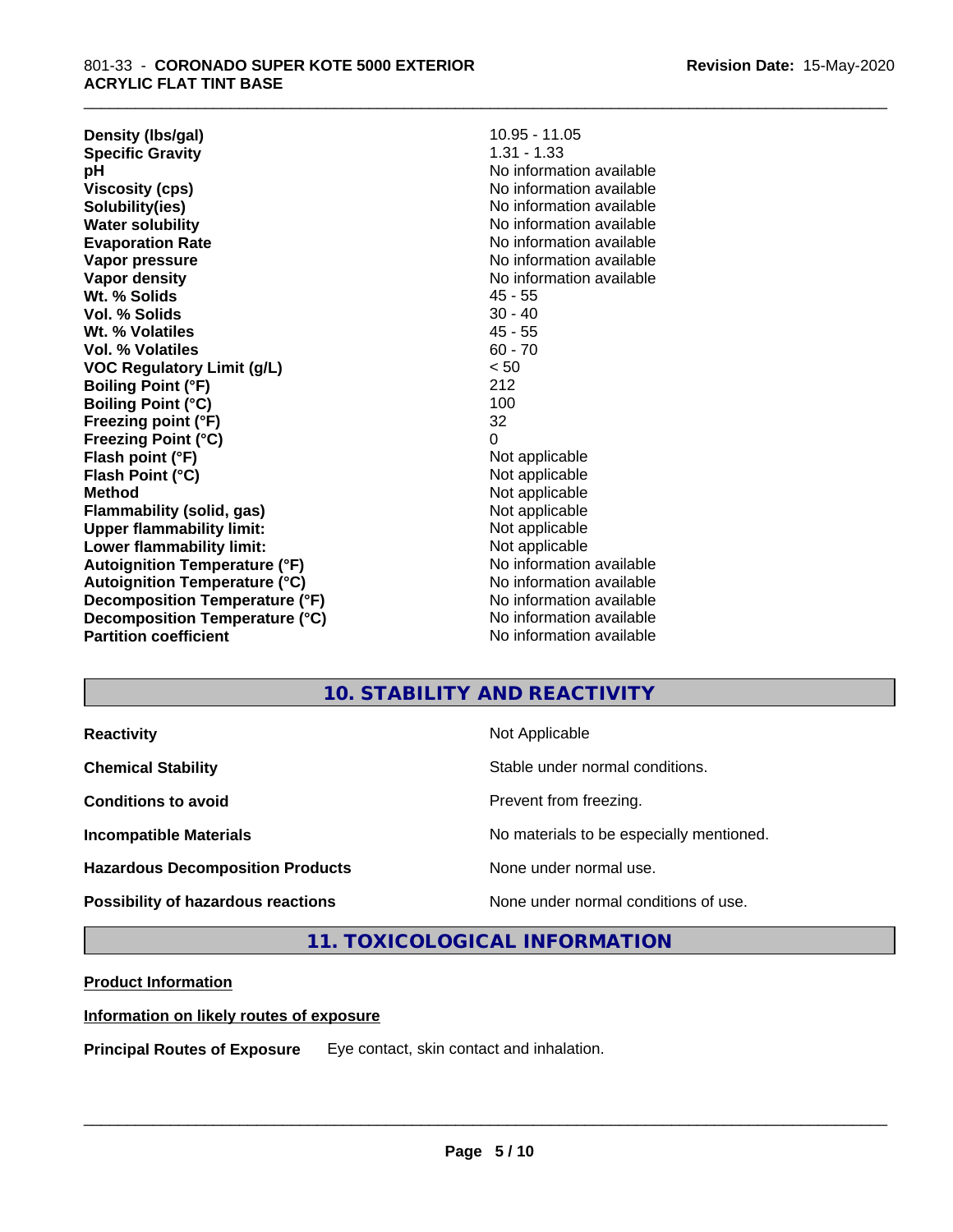| <b>Acute Toxicity</b>           |                                                                                                                 |
|---------------------------------|-----------------------------------------------------------------------------------------------------------------|
| <b>Product Information</b>      | No information available                                                                                        |
|                                 | Symptoms related to the physical, chemical and toxicological characteristics                                    |
| <b>Symptoms</b>                 | No information available                                                                                        |
|                                 | Delayed and immediate effects as well as chronic effects from short and long-term exposure                      |
| Eye contact                     | May cause slight irritation.                                                                                    |
| <b>Skin contact</b>             | Substance may cause slight skin irritation. Prolonged or repeated contact may dry<br>skin and cause irritation. |
| <b>Inhalation</b>               | May cause irritation of respiratory tract.                                                                      |
| Ingestion                       | Ingestion may cause gastrointestinal irritation, nausea, vomiting and diarrhea.                                 |
| <b>Sensitization</b>            | No information available                                                                                        |
| <b>Neurological Effects</b>     | No information available.                                                                                       |
| <b>Mutagenic Effects</b>        | Suspected of causing genetic defects.                                                                           |
| <b>Reproductive Effects</b>     | May damage fertility or the unborn child.                                                                       |
| <b>Developmental Effects</b>    | No information available.                                                                                       |
| <b>Target organ effects</b>     | No information available.                                                                                       |
| STOT - single exposure          | No information available.                                                                                       |
| <b>STOT - repeated exposure</b> | No information available.                                                                                       |
| Other adverse effects           | No information available.                                                                                       |
| <b>Aspiration Hazard</b>        | No information available                                                                                        |

#### **Numerical measures of toxicity**

**The following values are calculated based on chapter 3.1 of the GHS document**

| <b>ATEmix (oral)</b>   | 64491 mg/kg   |
|------------------------|---------------|
| <b>ATEmix (dermal)</b> | 1758627 mg/kg |

#### **Component Information**

| Chemical name                                                       | Oral LD50                                    | Dermal LD50                                                        | Inhalation LC50 |
|---------------------------------------------------------------------|----------------------------------------------|--------------------------------------------------------------------|-----------------|
| Titanium dioxide<br>13463-67-7                                      | $> 10000$ mg/kg (Rat)                        |                                                                    |                 |
| Zinc oxide<br>1314-13-2                                             | $>$ 5000 mg/kg (Rat)                         |                                                                    |                 |
| Propylene glycol<br>57-55-6                                         | $= 20$ g/kg (Rat)                            | $= 20800$ mg/kg (Rabbit)                                           |                 |
| Carbamic acid,<br>1H-benzimidazol-2-yl-, methyl ester<br>10605-21-7 | $>$ 5050 mg/kg (Rat)<br>$= 6400$ mg/kg (Rat) | $> 10000$ mg/kg (Rabbit) = 2 g/kg (<br>$Rat$ = 8500 mg/kg (Rabbit) |                 |
| Sodium C14-C16 olefin sulfonate<br>68439-57-6                       | $= 2220$ mg/kg (Rat)                         | $> 740$ mg/kg (Rabbit)                                             |                 |

# **Chronic Toxicity**

#### **Carcinogenicity**

*The information below indicateswhether each agency has listed any ingredient as a carcinogen:.*

| <b>Chemical name</b>                                                                                                                                                                                                                                         | <b>IARC</b>                    | <b>NTP</b> | OSHA   |  |
|--------------------------------------------------------------------------------------------------------------------------------------------------------------------------------------------------------------------------------------------------------------|--------------------------------|------------|--------|--|
|                                                                                                                                                                                                                                                              | . .<br>2B<br>Possible<br>Human |            | Listed |  |
| <b>The Contract of the Contract of the Contract of the Contract of The Contract of The Contract of The Contract of The Contract of The Contract of The Contract of The Contract of The Contract of The Contract of The Contract </b><br>dioxide<br>l ıtanıum | Carcinogen                     |            |        |  |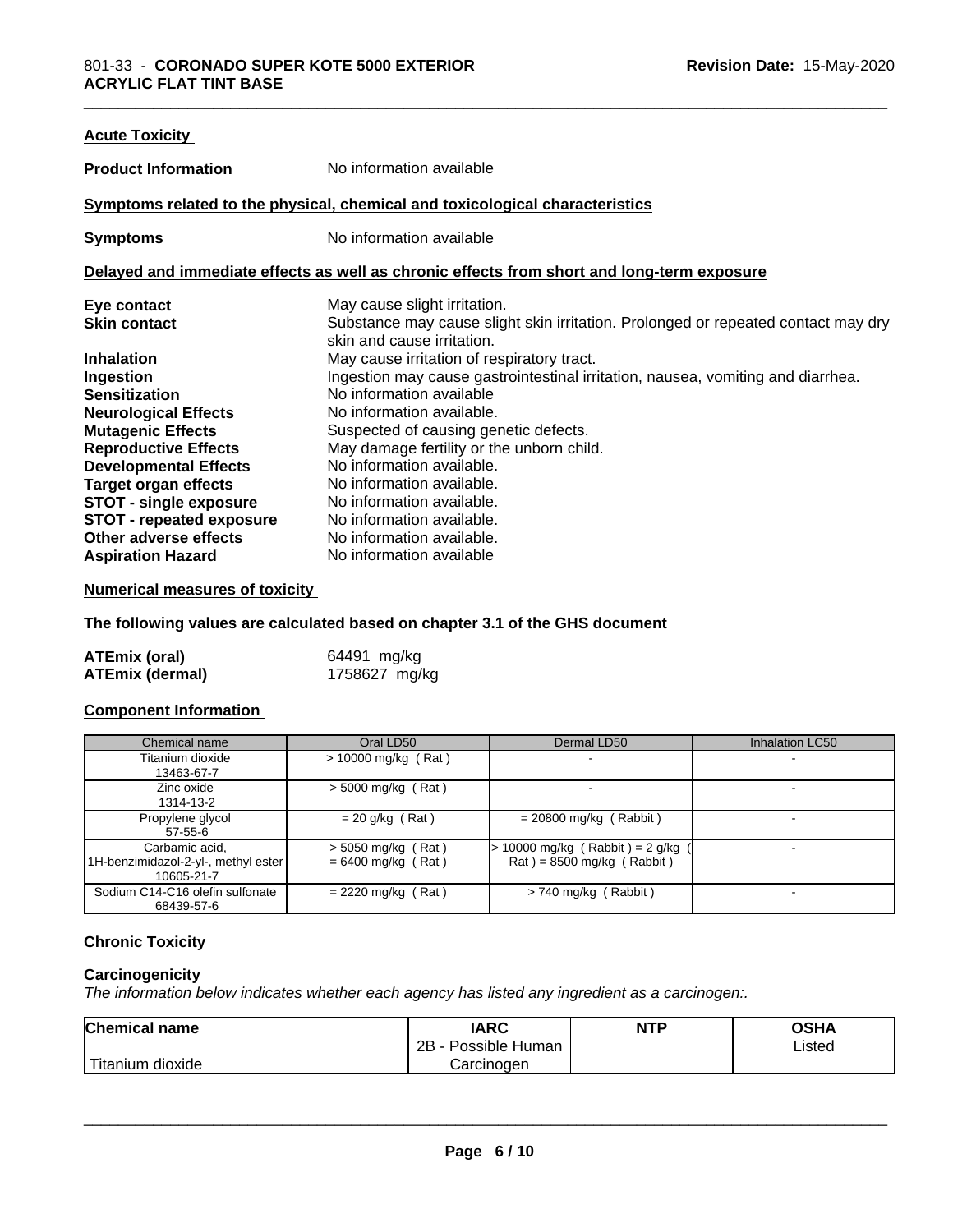• Although IARC has classified titanium dioxide as possibly carcinogenic to humans (2B), their summary concludes: "No significant exposure to titanium dioxide is thought to occur during the use of products in which titanium dioxide is bound to other materials, such as paint."

\_\_\_\_\_\_\_\_\_\_\_\_\_\_\_\_\_\_\_\_\_\_\_\_\_\_\_\_\_\_\_\_\_\_\_\_\_\_\_\_\_\_\_\_\_\_\_\_\_\_\_\_\_\_\_\_\_\_\_\_\_\_\_\_\_\_\_\_\_\_\_\_\_\_\_\_\_\_\_\_\_\_\_\_\_\_\_\_\_\_\_\_\_

#### **Legend**

IARC - International Agency for Research on Cancer NTP - National Toxicity Program OSHA - Occupational Safety & Health Administration

**12. ECOLOGICAL INFORMATION**

## **Ecotoxicity Effects**

The environmental impact of this product has not been fully investigated.

## **Product Information**

#### **Acute Toxicity to Fish**

No information available

#### **Acute Toxicity to Aquatic Invertebrates**

No information available

#### **Acute Toxicity to Aquatic Plants**

No information available

#### **Persistence / Degradability**

No information available.

#### **Bioaccumulation**

No information available.

#### **Mobility in Environmental Media**

No information available.

#### **Ozone**

No information available

## **Component Information**

#### **Acute Toxicity to Fish**

Titanium dioxide  $LC50:$  > 1000 mg/L (Fathead Minnow - 96 hr.) Propylene glycol LC50: 710 mg/L (Fathead Minnow - 96 hr.) Carbamic acid, 1H-benzimidazol-2-yl-, methyl ester LC50: 1.5 mg/L (Rainbow Trout - 96 hr.)

# **Acute Toxicity to Aquatic Invertebrates**

Propylene glycol EC50: > 10000 mg/L (Daphnia magna - 24 hr.) Carbamic acid, 1H-benzimidazol-2-yl-, methyl ester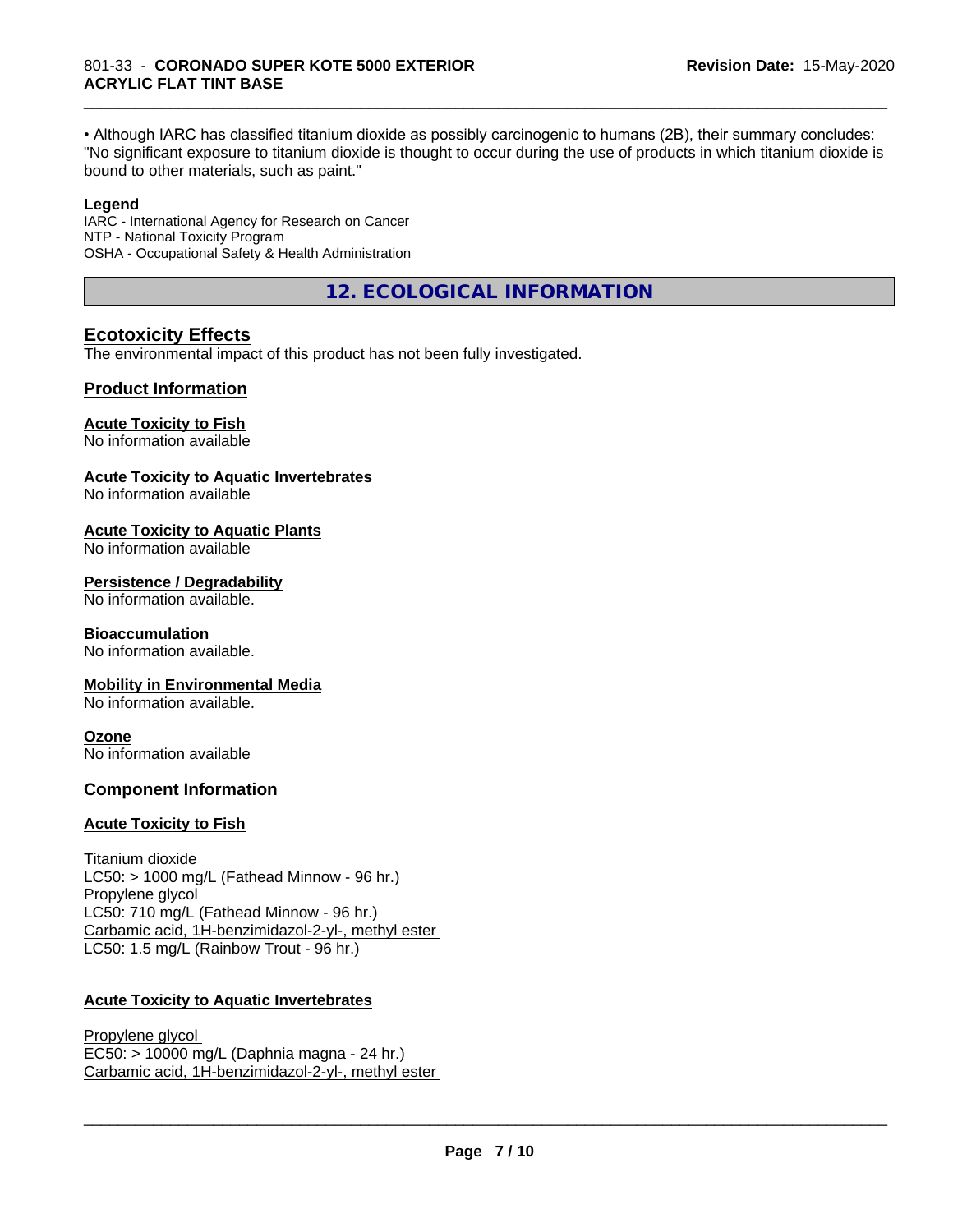#### LC50: 0.22 mg/L (water flea - 48 hr.)

#### **Acute Toxicity to Aquatic Plants**

No information available

|                              | 13. DISPOSAL CONSIDERATIONS                                                                                                                                                                                               |  |  |
|------------------------------|---------------------------------------------------------------------------------------------------------------------------------------------------------------------------------------------------------------------------|--|--|
| <b>Waste Disposal Method</b> | Dispose of in accordance with federal, state, and local regulations. Local<br>requirements may vary, consult your sanitation department or state-designated<br>environmental protection agency for more disposal options. |  |  |
|                              | <b>14. TRANSPORT INFORMATION</b>                                                                                                                                                                                          |  |  |
| <b>DOT</b>                   | Not regulated                                                                                                                                                                                                             |  |  |
| <b>ICAO/IATA</b>             | Not regulated                                                                                                                                                                                                             |  |  |
| <b>IMDG/IMO</b>              | Not regulated                                                                                                                                                                                                             |  |  |
|                              | <b>15. REGULATORY INFORMATION</b>                                                                                                                                                                                         |  |  |

\_\_\_\_\_\_\_\_\_\_\_\_\_\_\_\_\_\_\_\_\_\_\_\_\_\_\_\_\_\_\_\_\_\_\_\_\_\_\_\_\_\_\_\_\_\_\_\_\_\_\_\_\_\_\_\_\_\_\_\_\_\_\_\_\_\_\_\_\_\_\_\_\_\_\_\_\_\_\_\_\_\_\_\_\_\_\_\_\_\_\_\_\_

# **International Inventories**

| <b>TSCA: United States</b> | Yes - All components are listed or exempt. |
|----------------------------|--------------------------------------------|
| <b>DSL: Canada</b>         | Yes - All components are listed or exempt. |

# **Federal Regulations**

#### **SARA 311/312 hazardous categorization**

| Acute health hazard               | N٥  |
|-----------------------------------|-----|
| Chronic Health Hazard             | Yes |
| Fire hazard                       | N٥  |
| Sudden release of pressure hazard | N٥  |
| Reactive Hazard                   | N٥  |

#### **SARA 313**

Section 313 of Title III of the Superfund Amendments and Reauthorization Act of 1986 (SARA). This product contains a chemical or chemicals which are subject to the reporting requirements of the Act and Title 40 of the Code of Federal Regulations, Part 372:

| <b>Chemical name</b> | CAS No.   | Weight-% | <b>CERCLA/SARA 313</b>     |
|----------------------|-----------|----------|----------------------------|
|                      |           |          | (de minimis concentration) |
| Zinc oxide           | 1314-13-2 |          |                            |

 $\overline{\phantom{a}}$  ,  $\overline{\phantom{a}}$  ,  $\overline{\phantom{a}}$  ,  $\overline{\phantom{a}}$  ,  $\overline{\phantom{a}}$  ,  $\overline{\phantom{a}}$  ,  $\overline{\phantom{a}}$  ,  $\overline{\phantom{a}}$  ,  $\overline{\phantom{a}}$  ,  $\overline{\phantom{a}}$  ,  $\overline{\phantom{a}}$  ,  $\overline{\phantom{a}}$  ,  $\overline{\phantom{a}}$  ,  $\overline{\phantom{a}}$  ,  $\overline{\phantom{a}}$  ,  $\overline{\phantom{a}}$ 

#### **Clean Air Act,Section 112 Hazardous Air Pollutants (HAPs) (see 40 CFR 61)**

This product contains the following HAPs:

*None*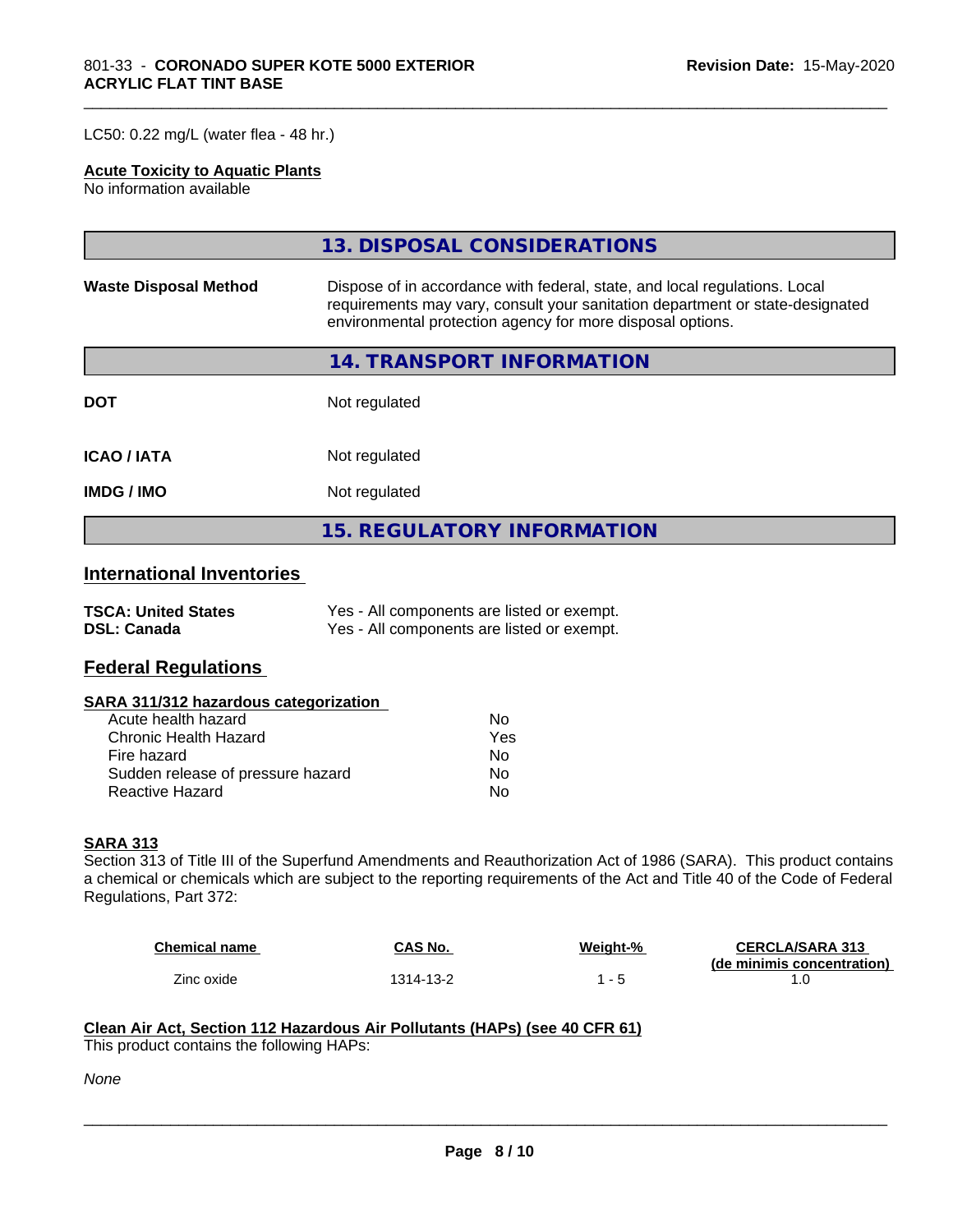# **US State Regulations**

#### **California Proposition 65**

**AVIMARNING:** Cancer and Reproductive Harm– www.P65warnings.ca.gov

#### **State Right-to-Know**

| <b>Chemical name</b>                  | <b>Massachusetts</b> | <b>New Jersey</b> | Pennsylvania |
|---------------------------------------|----------------------|-------------------|--------------|
| Titanium dioxide                      |                      |                   |              |
| Zinc oxide                            |                      |                   |              |
| Carbamic acid, 1H-benzimidazol-2-yl-, |                      |                   |              |
| methyl ester                          |                      |                   |              |

\_\_\_\_\_\_\_\_\_\_\_\_\_\_\_\_\_\_\_\_\_\_\_\_\_\_\_\_\_\_\_\_\_\_\_\_\_\_\_\_\_\_\_\_\_\_\_\_\_\_\_\_\_\_\_\_\_\_\_\_\_\_\_\_\_\_\_\_\_\_\_\_\_\_\_\_\_\_\_\_\_\_\_\_\_\_\_\_\_\_\_\_\_

#### **Legend**

X - Listed

# **16. OTHER INFORMATION**

| HMIS | Health: $2^*$ | <b>Flammability: 0</b> | <b>Reactivity: 0 PPE: -</b> |  |
|------|---------------|------------------------|-----------------------------|--|
|      |               |                        |                             |  |

#### **HMIS Legend**

- 0 Minimal Hazard
- 1 Slight Hazard
- 2 Moderate Hazard
- 3 Serious Hazard
- 4 Severe Hazard
- \* Chronic Hazard
- X Consult your supervisor or S.O.P. for "Special" handling instructions.

*Note: The PPE rating has intentionally been left blank. Choose appropriate PPE that will protect employees from the hazards the material will present under the actual normal conditions of use.*

*Caution: HMISÒ ratings are based on a 0-4 rating scale, with 0 representing minimal hazards or risks, and 4 representing significant hazards or risks. Although HMISÒ ratings are not required on MSDSs under 29 CFR 1910.1200, the preparer, has chosen to provide them. HMISÒ ratings are to be used only in conjunction with a fully implemented HMISÒ program by workers who have received appropriate HMISÒ training. HMISÒ is a registered trade and service mark of the NPCA. HMISÒ materials may be purchased exclusively from J. J. Keller (800) 327-6868.*

 **WARNING!** If you scrape, sand, or remove old paint, you may release lead dust. LEAD IS TOXIC. EXPOSURE TO LEAD DUST CAN CAUSE SERIOUS ILLNESS, SUCH AS BRAIN DAMAGE, ESPECIALLY IN CHILDREN. PREGNANT WOMEN SHOULD ALSO AVOID EXPOSURE.Wear a NIOSH approved respirator to control lead exposure. Clean up carefully with a HEPA vacuum and a wet mop. Before you start, find out how to protect yourself and your family by contacting the National Lead Information Hotline at 1-800-424-LEAD or log on to www.epa.gov/lead.

**Prepared By** Product Stewardship Department Benjamin Moore & Co. 101 Paragon Drive Montvale, NJ 07645 800-225-5554